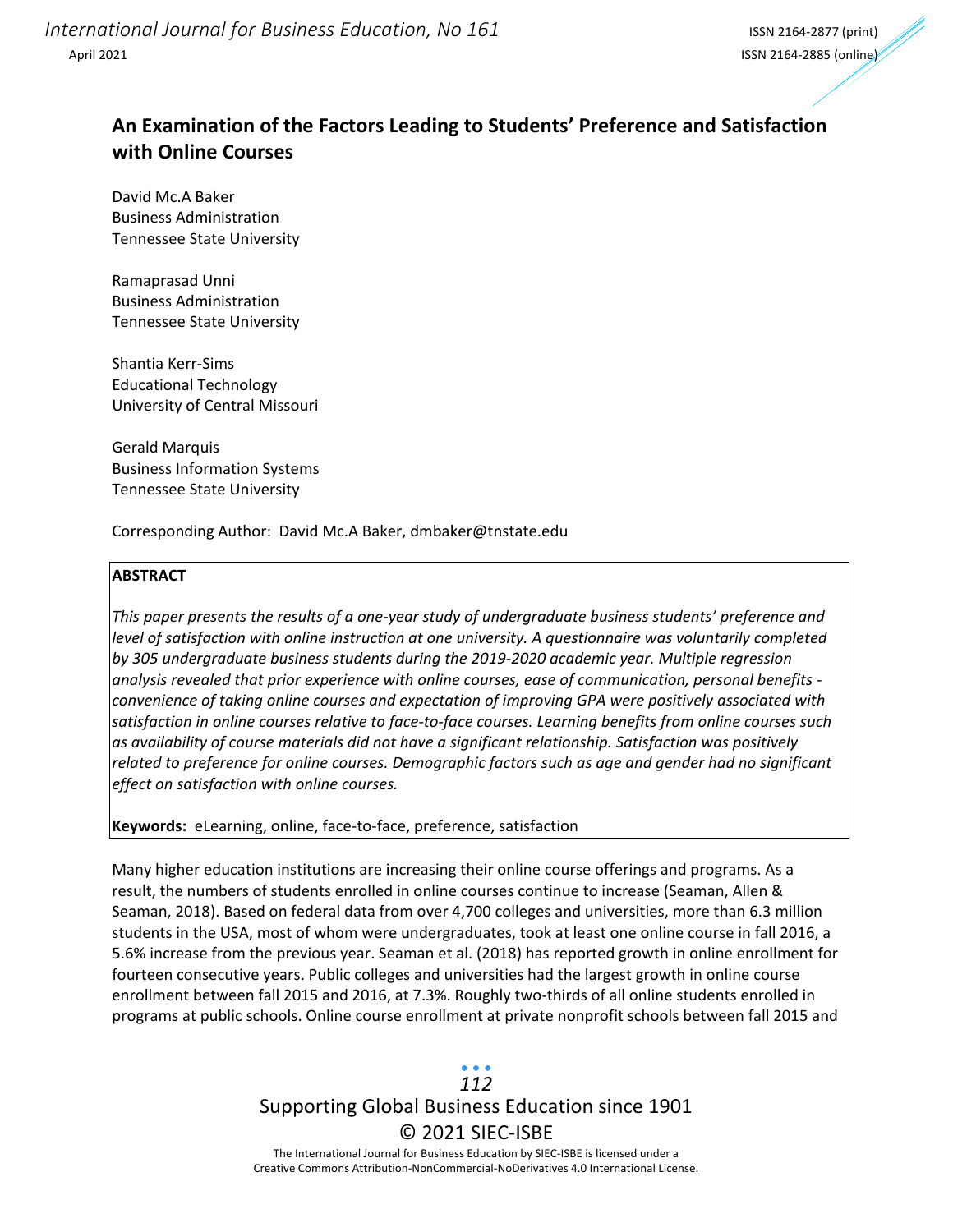2016 rose 7.1%. However, enrollment decreased at for-profits schools. Although the rate of online course enrollments is increasing, the rate of on campus course enrollment continues to decline (Allen, Seaman, Poulin, & Straut, 2016). A new set of potential students who demand access to flexible learning opportunities have emerged through trends in globalization and the global economy (Hanover, 2014). Globalization and rapid technological advances have also brought about generational shifts in values that are re-shaping the way university students view education. The changing dynamics of a technologydriven century has altered the way higher education is perceived, delivered, and even studied (Hanover, 2014). In education, and especially at the post-secondary education level, adoption of distance learning is fast becoming an alternative and attractive option as it offers better access and flexibility.

There are several benefits for students taking courses from remote locations including the flexibility of studying according to their own schedules. Moreover, for universities that can serve more students without physically housing the courses, online learning also brings its own set of challenges. Online learning often results in significantly higher student attrition than face-to-face education (Kauffman, 2015). Studies indicate students enrolled in online courses are more likely to drop out than those in traditional face to face classes (Patterson & McFadden, 2009). Another study highlights the dropout rate directly relating to student satisfaction with their online learning experience (Park & Choi, 2009). Results of such studies may not be generalizable because these students typically self-select online courses and therefore, may not be representative of the general population of students.

As the number of enrollments in online courses in higher education increases, so does the need for research that identifies factors that increase student satisfaction and learning. Some studies reported successful experiences of students within the online learning environments (Lim, 2001; Womble, 2007), while other studies found that some learners had difficulties with online learning (Martin, Tutty & Su, 2010). Although students are using different types of technologies in their day-to-day life, the skills needed for online learning are not just bounded by technical skills; it also involves learning and interaction skills in a technology-based environment (Shen, Cho, Tsai & Marra, 2013). The absence of face-to-face communication and interaction, facial expression and body language are only some of the limitations of the online learning settings. It is necessary to understand how technology is used to deliver content and how these environments can enhance student learning and satisfaction. Evaluating student satisfaction allows educational institutions to detect areas for development and improvement for online learning (Kuo, Walker, Schroder & Belland, 2014).

This study examines the relationship between student perceptions of prior online learning experiences, ease of communication, personal benefits, and learning benefits to satisfaction with online courses relative to face-to-face courses. Understanding factors that influence student satisfaction with online courses is relevant for better course design and improving retention in these courses.

#### **Literature Review**

Isaac Pitman, recognized as the pioneer of distance education, began teaching shorthand by correspondence in 1840 in Bath, England (Verduin & Clark, 1991). Over a hundred and seventy-five years, researchers and theorists have developed distance learning theories. The increased popularity of distance learning has been greatly enhanced by the integration of digital and telecommunication

# Supporting Global Business Education since 1901 © 2021 SIEC-ISBE The International Journal for Business Education by SIEC-ISBE is licensed under a *113*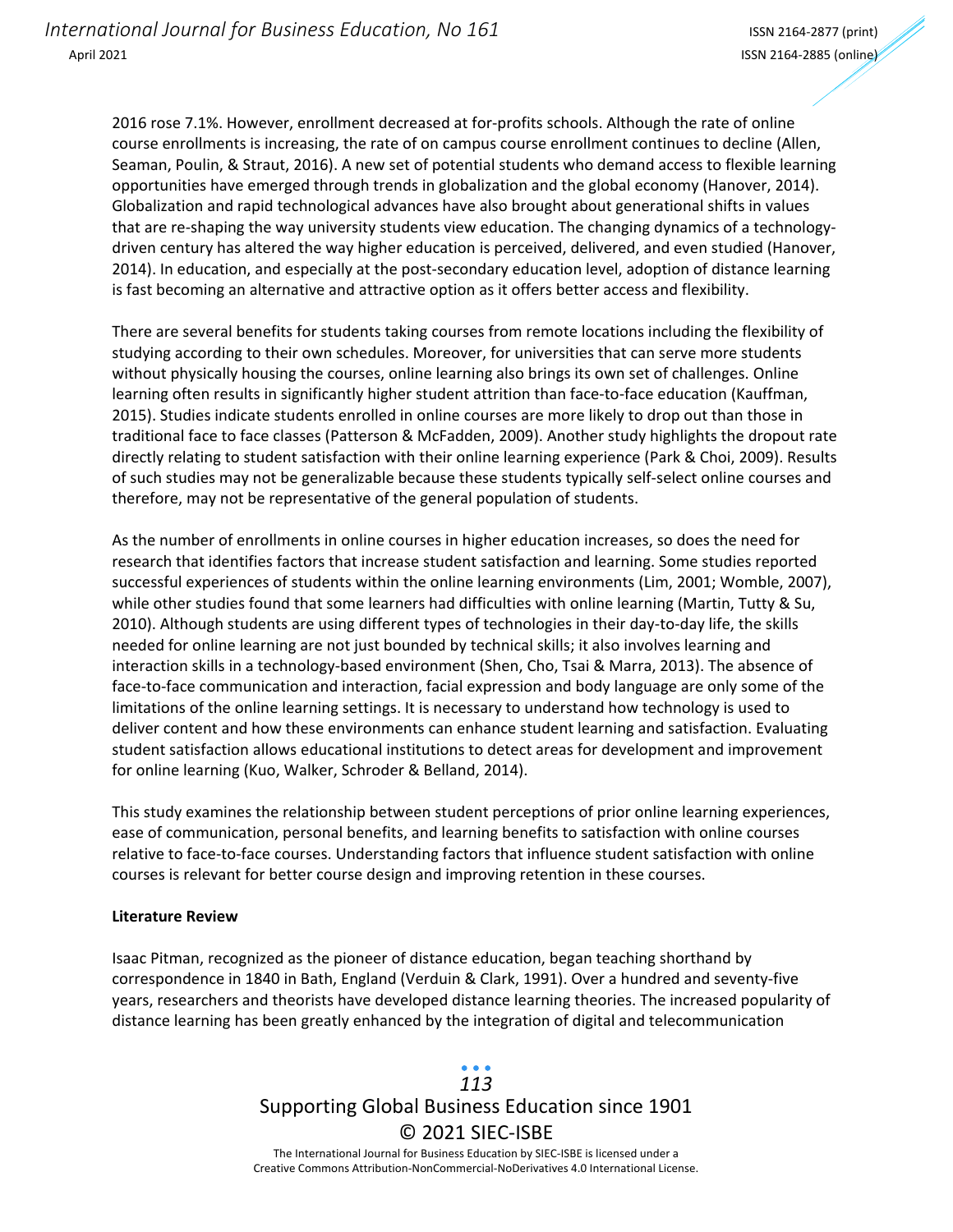technologies. According to Abdulla (2004), recent theories have been focusing more on changes in student learning and teacher roles. Keegan's (1996) theory focused on how technology can help the learner be more independent. The emphasis of this theory is on how students and teachers are freed from the need to live in the same physical space. In this sense, students are free to choose learning formats, combining media and methods to positively impact teaching and learning. Similarly, Peters' (2002) theory of distance learning examines the effect of technological changes on distance learning. This theory posits that technology will redefine the roles of learners and teachers, making learning more autonomous and independent of teachers. Instructor's role will become more like a facilitator or guide who supports the learners.

Student satisfaction with online learning is associated with dropout rates, persistence, motivation in taking further online courses, student success, and student commitment to an online course or program (Ali & Ahmad, 2011; DeBourgh, 1999; Kuo, Walker, Belland & Schroder, 2013, Kuo et al., 2014). Therefore, student satisfaction with online learning should be studied and investigated because of its impacts on recruitment and retention initiatives. Evaluating student satisfaction allows educational institutions to detect areas for development and improvement of online learning (Kuo et al., 2014). Alshare & Lane (2011) showed that student attitude had a significant direct impact on student-perceived learning outcomes and satisfaction. Artino (2007) indicated that military students' motivational beliefs about a learning task and their perceptions of instructional quality are related in important ways to their overall satisfaction with online instruction.

Another factor that influences student satisfaction and perceived learning within online learning is the level of interaction (Fredericksen, Pickett, Shea, Pelz & Swan, 2000). Three types of interaction exist in distance education: learner-content, learner-instructor, and learner-learner. These types of interaction are critical for a successful learning experience (Cho & Kim, 2013). Interactivity is also an important component of satisfaction and persistence for online learners (Croxton, 2014). Kuo et al. (2013) showed that learner-instructor interaction and learner-content interaction were good predictors of student satisfaction, but learner-learner interaction was not. Despite its strong potential, many academics remain unconvinced of the effectiveness of asynchronous online learning (Sher, 2009; Woo & Reeves, 2008). Therefore, increasing the quality of asynchronous Web-based learning and resulting satisfaction remain an important and unmet challenge. One of the key components of good teaching and learning is interaction. Indeed, it can be argued that the success or failure of online learning depends on the level and quality of interaction. Interaction between learners, instructors and content is believed to play an essential role in online formal education. Interaction was mostly absent or limited during early stages of distance education (Abrami, Bernard, Bures, Borokhovski & Tamin, 2011).

Other predictors of satisfaction with online courses have included student characteristics such as selfdiscipline (Moore, 2014). Demographic variables such as the number of online courses taken, gender, and academic status predicted online learning self-efficacy. Furthermore, the authors found that online learning self-efficacy predicted students' online learning satisfaction (Shen et al., 2013). Dziuban, Moskal, Thompson, Kramer, DeCantis & Hermsdorfer (2015), identify three underlying satisfaction components: engaged learning, students' ability to initiate and control their own actions in the learning environment, and assessment. Perceived self-efficacy is a critical factor that influences learners' satisfaction with online learning. Online learning effectiveness was influenced by multimedia instruction,

# Supporting Global Business Education since 1901 © 2021 SIEC-ISBE *114*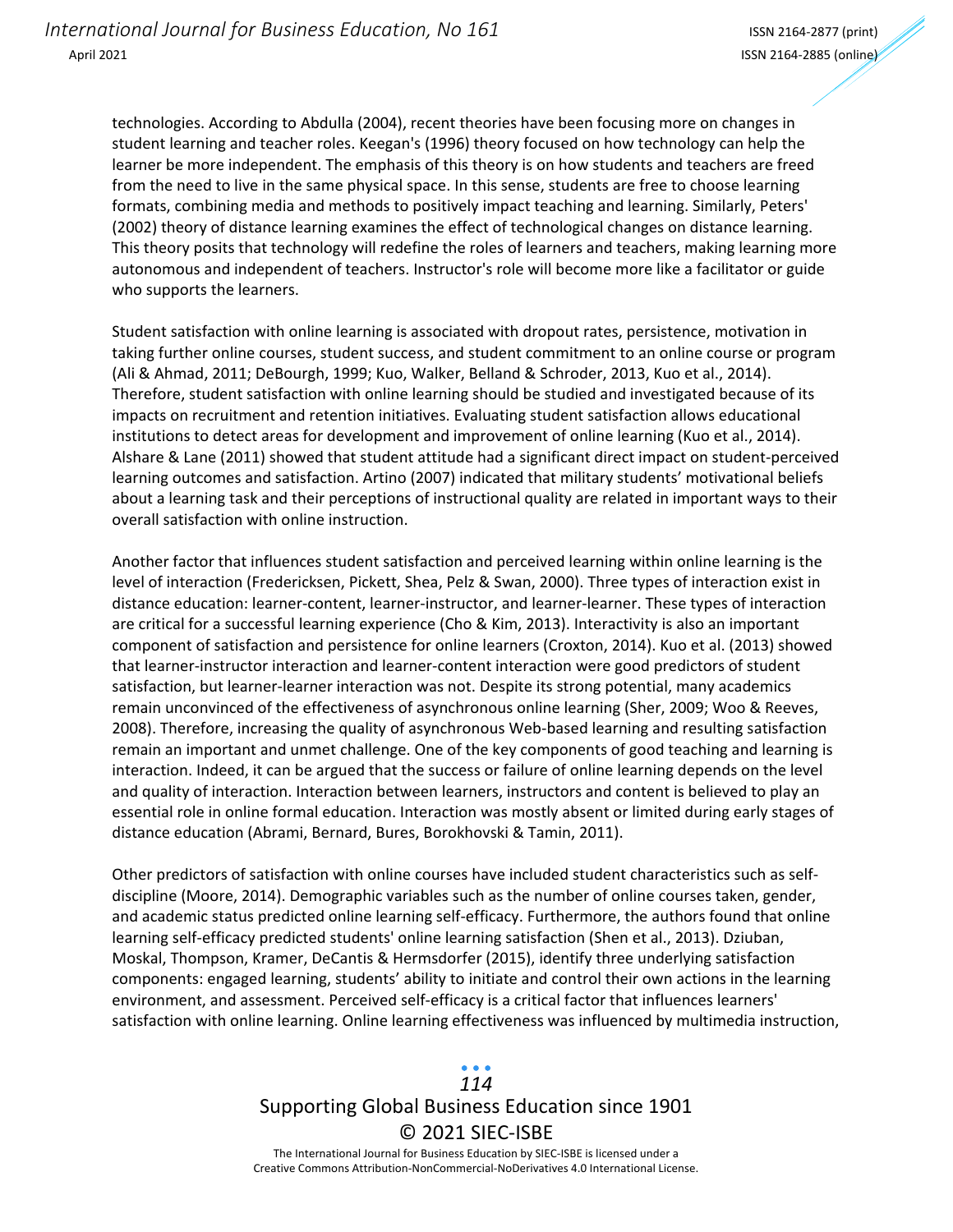interactive learning activities, and online learning system quality (Liaw, 2008). Personal relevance, instructor support, active learning, and authentic learning, were significantly and positively related to student satisfaction (Sahin, 2007).

Through their research Jung, Choi, Lim & Leem (2002), examined several factors that influence students' satisfaction with online learning, which can be categorized into three themes: course quality, interaction-communication, and learners' characteristics. Measures of course quality include organization of course material, clear course objectives and expectations, assessment strategies, and perceived ease of use (Li, Marsh & Rienties , 2016; Sun, Pei-Chem, Tsai, Finger, Chen & Yeh , 2008). Students are more satisfied with well-designed online courses that have clear goals and are easy to navigate (Sun et al., 2008).

Another line of research focus is on the effect of human social interaction on student satisfaction. Shea, Pelz, Fredericksen & Pickett (2002), concluded that students who have more opportunities to interact with instructors and receive constructive and detailed feedback are more satisfied with their online learning experiences. Opportunities to communicate and have discussions with their classmates also results in greater satisfaction with online learning experiences (Shea et al., 2002). Some researchers who have examined the role of course design and interaction on student satisfaction have emphasized the crucial role of course design and the quality of learning materials impact on student learning and overall course satisfaction. To have a deeper understanding of student satisfaction, (Sahin, 2007) investigated and analyzed characteristics of online learning environments, and collected data using the Distance Education Learning Environments Survey (DELES), which was originally developed by (Walker, 2003). The study found that all six DELES scales, which are: personal relevance, instructor support, student interaction and collaboration, active learning, student autonomy, and authentic learning, were significantly and positively (ranges from  $r = .22$  to  $r = .38$ ,  $p < .01$ ) correlated with student satisfaction.

#### **Hypotheses**

The main purpose of this study is to identify student perceptions and beliefs that are associated with satisfaction with online courses relative to face-face-courses. Specifically, this study examines following hypotheses:

#### *Prior Experience with Online Instructors:*

Online courses are common, and students typically have prior experience with the online learning environments. Their experience with online instructors would have an influence on expectations of satisfaction from an online course (Abrami et al., 2011; Croxton, 2014). The consequences of prior experience influence future expectations. If students had a good experience with online instructors in the past, they expect satisfaction from a future online course. Conversely, a negative experience would lower expectations of satisfaction from an online course. Therefore, the following hypothesis is proposed:

**H1**: Prior experience with online instructors would be positively associated with satisfaction from an online course.

### Supporting Global Business Education since 1901 © 2021 SIEC-ISBE The International Journal for Business Education by SIEC-ISBE is licensed under a Creative Commons Attribution-NonCommercial-NoDerivatives 4.0 International License. *115*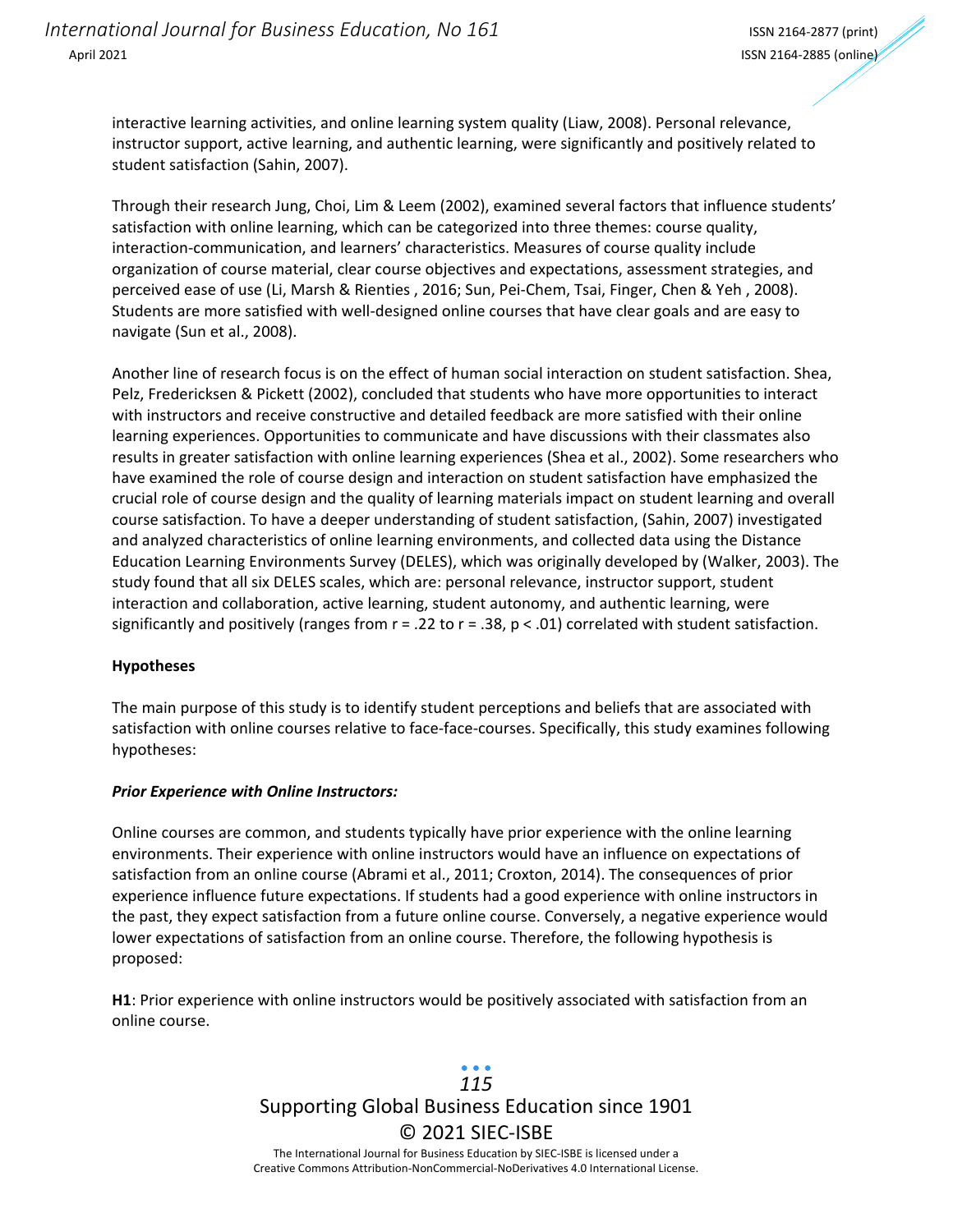#### *Personal Benefits from Online Courses*

Students are motivated to take online courses for multiple reasons. Past research shows that convenience of online courses is an important factor in choosing online courses (Broadley & Trinidad, 2008). The use of online learning allows self-pacing. Usually, students can study at their own pace. It therefore increases satisfaction and decreases stress (Codone, 2001; Amer, 2007; Urdan & Weggen, 2000; Algahtani, 2011; Marc, 2002; Klein & Ware, 2003). Some students also take online courses because they perceive them to be easier and feel that they have a better chance to improve their grade point average (GPA). The greater the perceived personal benefits from an online course, the more likely the satisfaction from an online course. Therefore, the following hypothesis is proposed:

**H2**: Personal benefits from online courses would be positively associated with satisfaction from an online course.

#### *Ease of Communication*

Prior research has shown that students find it easier to communicate with their instructors and other students in the online environments. In a face-to-face environment, some students may feel inhibited to communicate with their instructor or even their peers. Constructive feedback is valued by students who study online (Mancuso-Murphy, 2007) particularly when it is immediate (Arbaugh, 2010). In one study, for example, investigators found that prompt feedback was a significant predictor of student perceived learning and satisfaction (Arbaugh & Hornick, 2006). Further, Lang & Costello (2009) found a range of factors that influenced student satisfaction with their learning experience in discussion boards. An online environment has been shown to facilitate better communication between students and instructors (Shea et al., 2002).

Therefore, the following hypothesis is proposed:

**H3**: Perception of ease of communication in online courses would be positively associated with satisfaction from an online course.

#### *Learning Benefits of the Online Environment*

Online environments offer multiple learning benefits to students. Online courses have been found to be conducive to students who favor self-regulated learning (You & Kang, 2014). The availability of course materials in the online environments provide the opportunity to review course concepts and potentially obtain a better understanding of them (Sun et al., 2008). Course materials posted online include lecture notes, presentations, videos, and articles; this may lessen the financial burden by providing more opportunity for a lesser cost (Bowen, Chingos, Lack & Nygren, 2014). Online environments also offer various tools that convey concepts interactively through exercises and assignments. These can improve analytical skills among students. Research has shown problem-solving skills can be developed using online teaching methods (Gunawardena, Linder-Vanberschot, LaPointe & Rao, 2010). Students who have experienced such assignments that improved their analytical skills would likely expect similar experiences and therefore expect more satisfaction in an online course in the future. Alternatively, if

# Supporting Global Business Education since 1901 © 2021 SIEC-ISBE *116*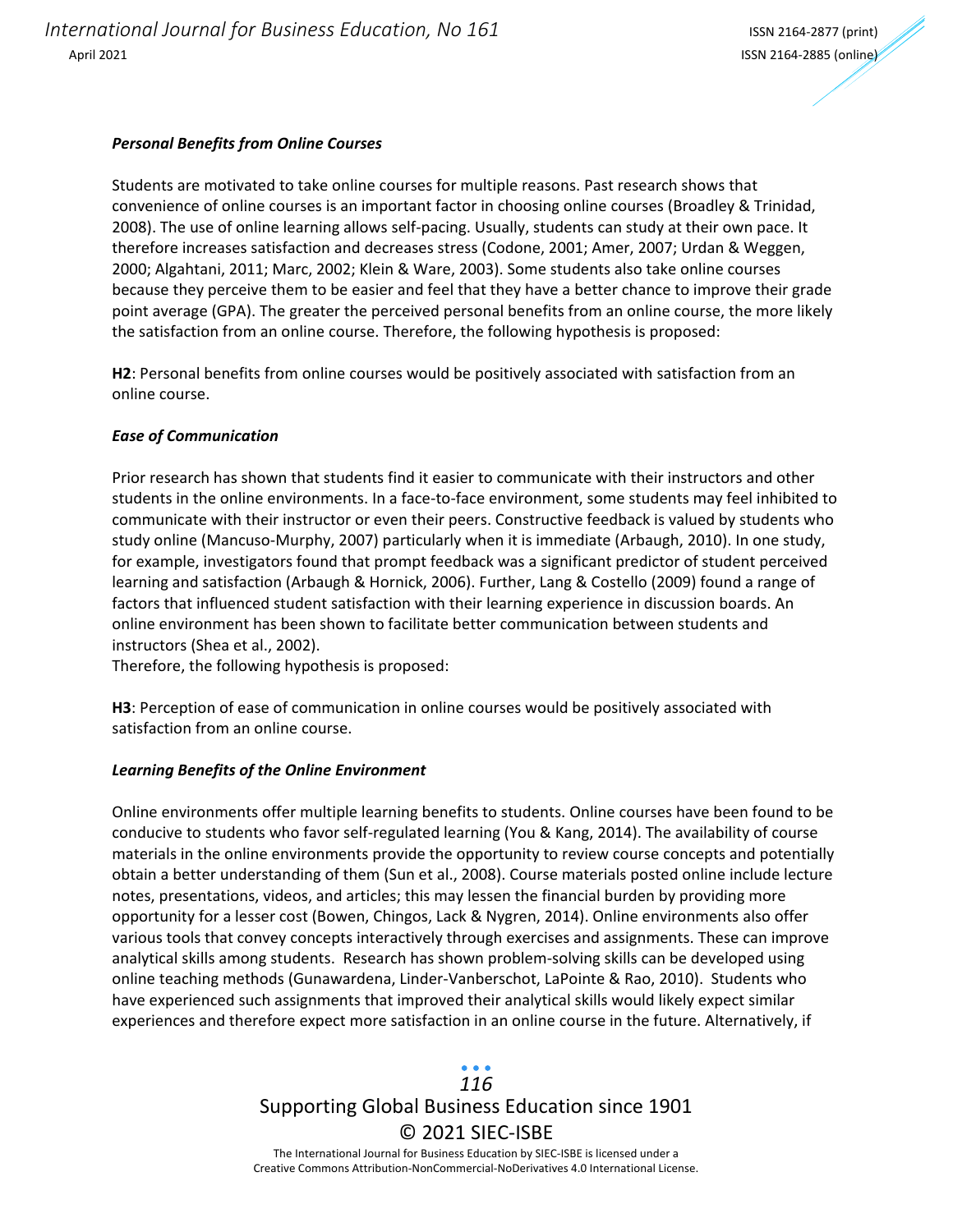notes were not posted online for review or, if assignments lacked depth and did not sharpen analytical skills, then students are likely to expect lower satisfaction from a future online course. Therefore, the following hypothesis is proposed:

**H4**: Learning benefits from online courses would be positively associated with expectations of satisfaction from an online course.

#### *Effect of Satisfaction on Preference for Online Course*

Satisfaction with a product or a service leads to customer loyalty. Anticipated satisfaction from an online course would be positively associated with preferences and eventual choice. In a study of online students to investigate levels of satisfaction with online learning (Cole, Shelley, & Swartz, 2014), the results showed 46% of the students were satisfied with their course, citing convenience, structure, and learning preferences as reasons. Therefore, the following hypothesis is proposed:

**H5**: Satisfaction from online courses would be positively associated with preference for online courses.

#### **Methods**

The purpose of this study is to examine business students' preference and satisfaction with online course delivery method in relation to business courses. The study seeks to explore students' level of satisfaction with this learning instructional mode. The approach for this study was to replicate prior research procedures and use the survey instrument developed by Fortune, Shifflett, and Sibley (2006) which measured learning perceptions of online vs. face-to-face instruction of students enrolled in business communication courses in the two different learning environments: online and face-to face. Data for this study was collected from undergraduate student survey responses from business majors taking courses online in the College of Business at a Historically Black College and University (HBCU) in the 2019-2020 school year. The HBCU designation is for institutions of higher education in the United States that were established before the Civil Rights Act of 1964 with the intention of primarily serving the African American community.

Most respondents had taken an online class previously. The study involved students enrolled in online courses in three business school disciplines as seen in Table 1. Students were mostly undergraduate business majors in their third or fourth year of study. The university at which the study occurred has an open admission policy with students who attained a score of 19 ACT/900 SAT (Verbal and Math Scores only) or higher. Students majoring in business must meet certain grade requirements in prerequisite courses to pursue studies in the college of business. Students were recruited through the instructors and course announcements and gave their consent. Five instructors participated in the study by allowing a few minutes during their classes for the students to voluntarily participate in the survey. See Appendix A for the survey instrument. The study and the survey were approved by the university's institutional research board.

The survey instrument consisted of two sections. Section I had 9 demographic questions, section II with 28 statements with a five-point Likert-type scale measurement that ranged from 1 (strongly disagree) to

# Supporting Global Business Education since 1901 © 2021 SIEC-ISBE The International Journal for Business Education by SIEC-ISBE is licensed under a *117*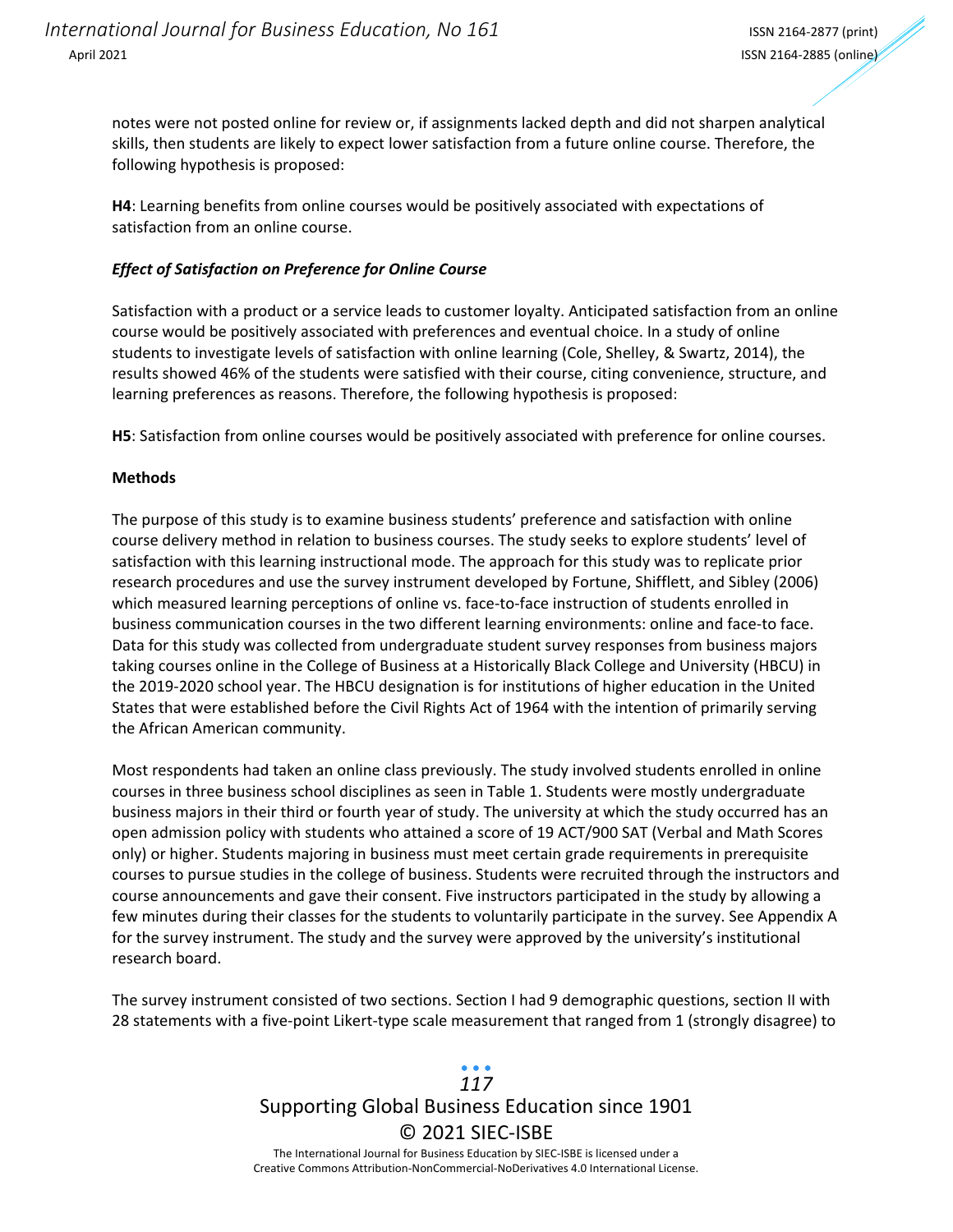5 (strongly agree). Section II assessed perceptions and attitudes about online courses, and comparison of online learning environments to traditional learning environments on dimensions as seen in the Measures section and Table 2.

#### **Data Collection and Analysis**

Students participated using a link to an online Qualtrics survey. Responses were then downloaded to an Excel spreadsheet. All data were checked for completeness or missing values. All responses entered as 'other' were reviewed (n = 10) to determine if they should also be coded as one of the fixed responses. Very few respondents had significant missing data with fewer than three-quarters of the eligible questions not completed. Incomplete question responses were deleted from the analysis. Responses from 5 respondents were not included. To ensure further confidentiality and anonymity, results are presented in aggregate and summary statistics. Data was analyzed with SPSS version 23.

Satisfaction with instructors in prior online courses was measured through three items that tapped into respondents' prior experiences with instructors in online courses. These were: online course instructors were always engaging, instructors responded to student inputs and emails within a timely manner, I am very satisfied with my online instructors. These were summed, and mean was used for analysis. The internal reliability of this scale was acceptable (Cronbach alpha = .879).

The variable personal benefit from online courses was measured with three items: I take online courses because they are convenient and a better fit for my schedule; I take online courses because they are easier than face-to-face courses; and I believe that the online learning environment helps me to improve my grade point average. These items were summed, and mean was used for analysis (Cronbach alpha = .711).

Better communication in online courses was measured with two items: An online environment makes it easier for me to communicate with my instructor; and an online environment makes it easier for me to communicate with my classmates. These items were summed and mean was used for analysis (Cronbach alpha = .789).

The variable learning benefits of online courses was measured with two items: Critical thinking and analytical skills were developed in course assignments; and online course information gives me the chance to go back and review chapters, PowerPoint presentations, class discussions and videos. These items were summed, and the mean was used for analysis (Cronbach alpha = .772).

#### **Results**

Descriptive results were run; the sample consisted of responses from 305 students of which 300 were usable. Respondents encompassed 178 males and 122 females. Nearly 54% were between 18-21 years, and 29% were between 22 and 25 years. About 84% of the respondents were upperclassmen (either juniors or seniors). Self-reported grade point averages were evenly distributed. About 26% had GPA above 3.60, about 30% were between 3.20 and 3.50, and about 32% were between 2.80 and 3.10. Respondents came from several majors. The top majors were Supply Chain Management (18%) and

## Supporting Global Business Education since 1901 © 2021 SIEC-ISBE The International Journal for Business Education by SIEC-ISBE is licensed under a *118*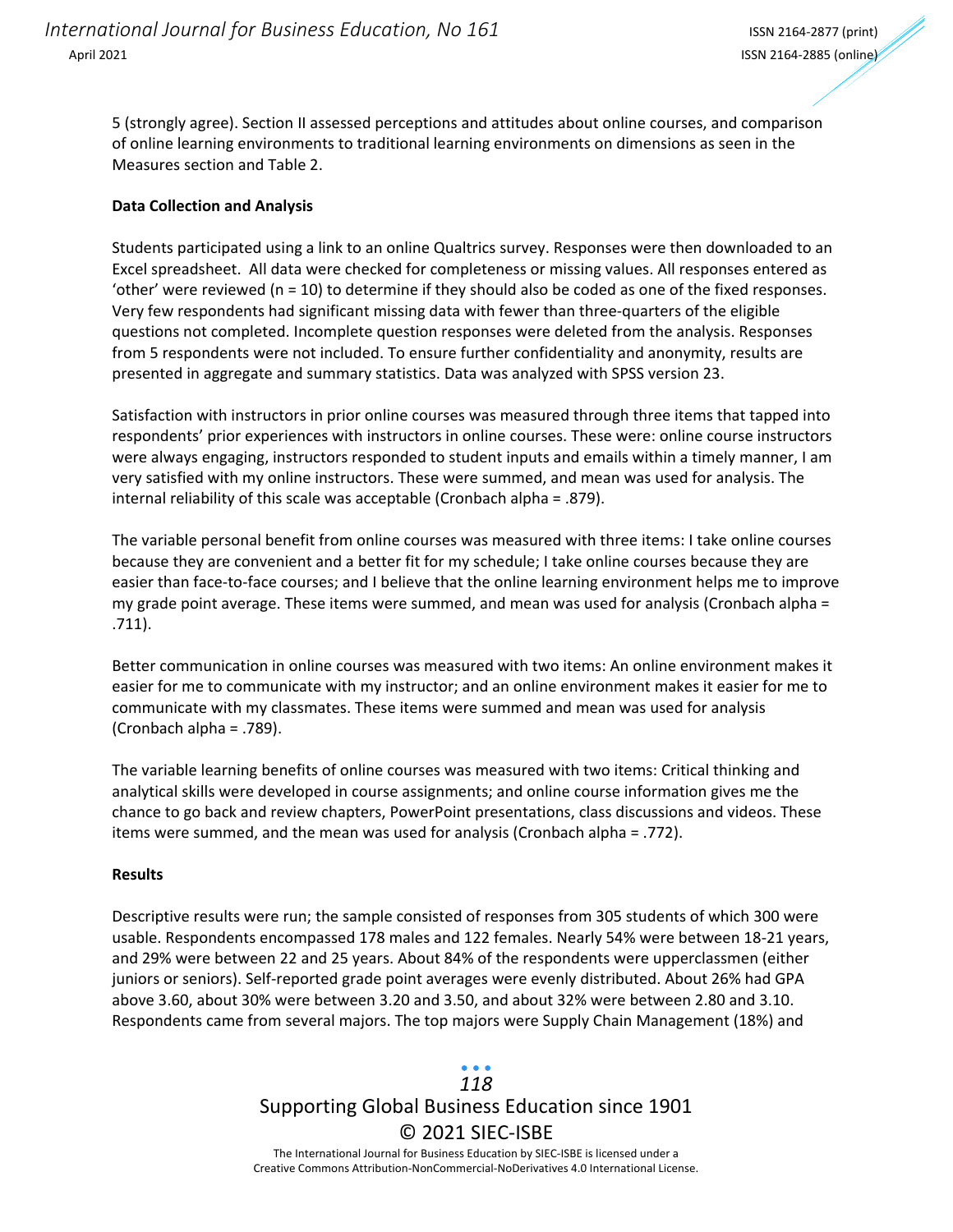Marketing (17%). Other majors were General Business (14%), Information Systems Management (11%), Accounting (7%), and Hospitality and Tourism Management (6%). Respondents were predominantly African American (77%) More than 85% of the respondents actively checked their social media accounts several times a day. The sample characteristics are shown in Table 1.

| Table 1                |
|------------------------|
| Sample Characteristics |

| <b>Characteristics</b> | <b>Frequency</b> | %            | <b>Characteristics</b>   | <b>Frequency</b> | %            |
|------------------------|------------------|--------------|--------------------------|------------------|--------------|
| Gender                 |                  |              | Major                    |                  |              |
| Male                   | 178              | 59           | Supply Chain             | 55               | 18           |
| Female                 | 122              | 41           | Marketing                | 51               | 17           |
|                        |                  |              | <b>General Business</b>  | 41               | 14           |
| Age                    |                  |              | Management               | 35               | 12           |
| $18 - 21$ years        | 161              | 54           | <b>BIS</b>               | 32               | 11           |
| $22 - 25$ years        | 86               | 29           | Hospitality              | 18               | 6            |
| $26 - 30$ years        | 24               | 8            | <b>Human Resources</b>   | 17               | 6            |
| $31 - 40$ years        | 18               | 6            | Finance                  | 16               | 5            |
| +40 years              | 9                | 3            | Economics                | 3                | $\mathbf{1}$ |
|                        |                  |              | Other                    | 10               | 3            |
| Class/Year             |                  |              |                          |                  |              |
| Freshman               | $\overline{3}$   | $\mathbf{1}$ | Race                     |                  |              |
| Sophomore              | 33               | 11           | African American         | 230              | 77           |
| Junior                 | 110              | 37           | Caucasian                | 40               | 13           |
| Senior                 | 154              | 51           | Other                    | 30               | 10           |
|                        |                  |              |                          |                  |              |
| <b>GPA</b>             |                  |              | <b>Online Experience</b> |                  |              |
| $3.6 - 4.0$            | 79               | 26           | <b>Completely Online</b> | 243              | 81           |
| $3.2 - 3.5$            | 91               | 30           | Hybrid                   | 231              | 77           |
| $2.8 - 3.1$            | 96               | 32           |                          |                  |              |
| $1.0 - 2.7$            | 34               | 11           |                          |                  |              |

One-way analysis of variance (ANOVA) was carried out to test for differences in gender, age, and GPA. There was no significant difference between males (mean = 3.39) and females (mean = 3.35) on their satisfaction from an online course. There was no significant difference in preference for online courses as well. Two groups were created for the age variable. One group was between 18 to 21 years of age and the other was older than 21 years. One-way ANOVA with satisfaction with an online course and preference for online courses as dependent variables and age as the factor was used. There was no significant difference in satisfaction with online courses for those between 18-21 years (mean = 3.33) and those older than 21 years (mean = 3.40). No significant difference was observed for preference for online courses. No significant differences were seen for GPA as well.

> Supporting Global Business Education since 1901 © 2021 SIEC-ISBE The International Journal for Business Education by SIEC-ISBE is licensed under a *119*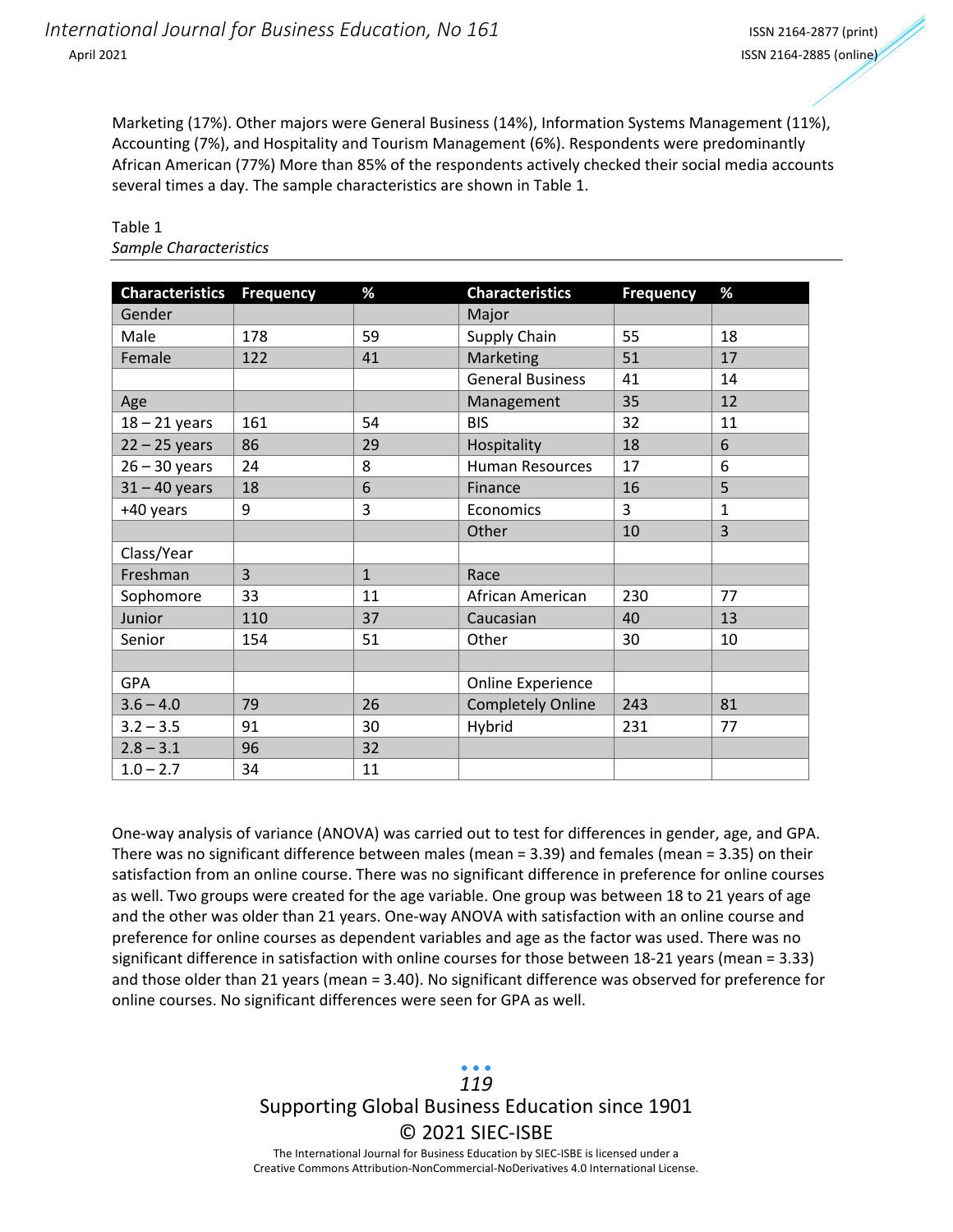#### *Hypotheses testing*

A multiple linear regression was done with the dependent variable was "I am more satisfied with the online learning environment than the face-to-face classroom learning environments." The independent variables were satisfaction with instructors in prior online courses, personal benefits from online courses, learning benefits of online courses, and better ability to communicate in online courses. The regression model was significant with an R-squared value of 0.460 (F 4,276 = 58.86, p < .0001). The coefficients of the regression model are shown in Table 2.

#### Table 2

| <b>Independent Variables</b>  | Unstandardized Std.<br><b>Coefficient</b> | <b>Error</b> | <b>Standardized</b><br><b>Coefficient</b><br>ß | t-Statistic | р    |
|-------------------------------|-------------------------------------------|--------------|------------------------------------------------|-------------|------|
| Satisfaction with instructors | .126                                      | .074         | .107                                           | 1.696       | .091 |
| in prior online courses       |                                           |              |                                                |             |      |
| Personal benefits from online | .722                                      | .077         | .558                                           | 9.351       | .000 |
| courses                       |                                           |              |                                                |             |      |
| Better communication in       | .168                                      | .061         | .148                                           | 2.753       | .006 |
| online courses                |                                           |              |                                                |             |      |
| Learning benefits of online   | $-0.55$                                   | .080         | $-.046$                                        | $-695$      | .488 |
| courses                       |                                           |              |                                                |             |      |

*Multiple Regression Predicting Satisfaction with the Online Platform*

Note: Dependent variable: "I am more satisfied with online learning course"

Satisfaction with prior online courses had a positive and significant effect on satisfaction with online courses compared to face-to-face courses ( $β = .107$ ,  $p < .10$ ). In other words, prior experience with online instructors had a positive effect of satisfaction in online learning environments. Therefore, H1 was supported.

Personal benefits such as convenience of online courses, perception that online courses were easier, and expectations of higher grades in online had a significant positive effect on online satisfaction ( $\beta$ =.558, p < .0001). This was the largest effect on the dependent variable. Therefore, H2 was supported.

Perception of ease of communicating in online courses also had a significant positive effect on satisfaction judgment with online courses ( $β = 148, p < .05$ ). The ability to communicate easily with instructors and other students is a good predictor of satisfaction with an online course. Therefore, H3 was supported.

Learning benefits of online courses such as ability to review materials and development of critical thinking did not have a significant effect on satisfaction with online course. Therefore, H4 was not supported.

> Supporting Global Business Education since 1901 © 2021 SIEC-ISBE The International Journal for Business Education by SIEC-ISBE is licensed under a *120*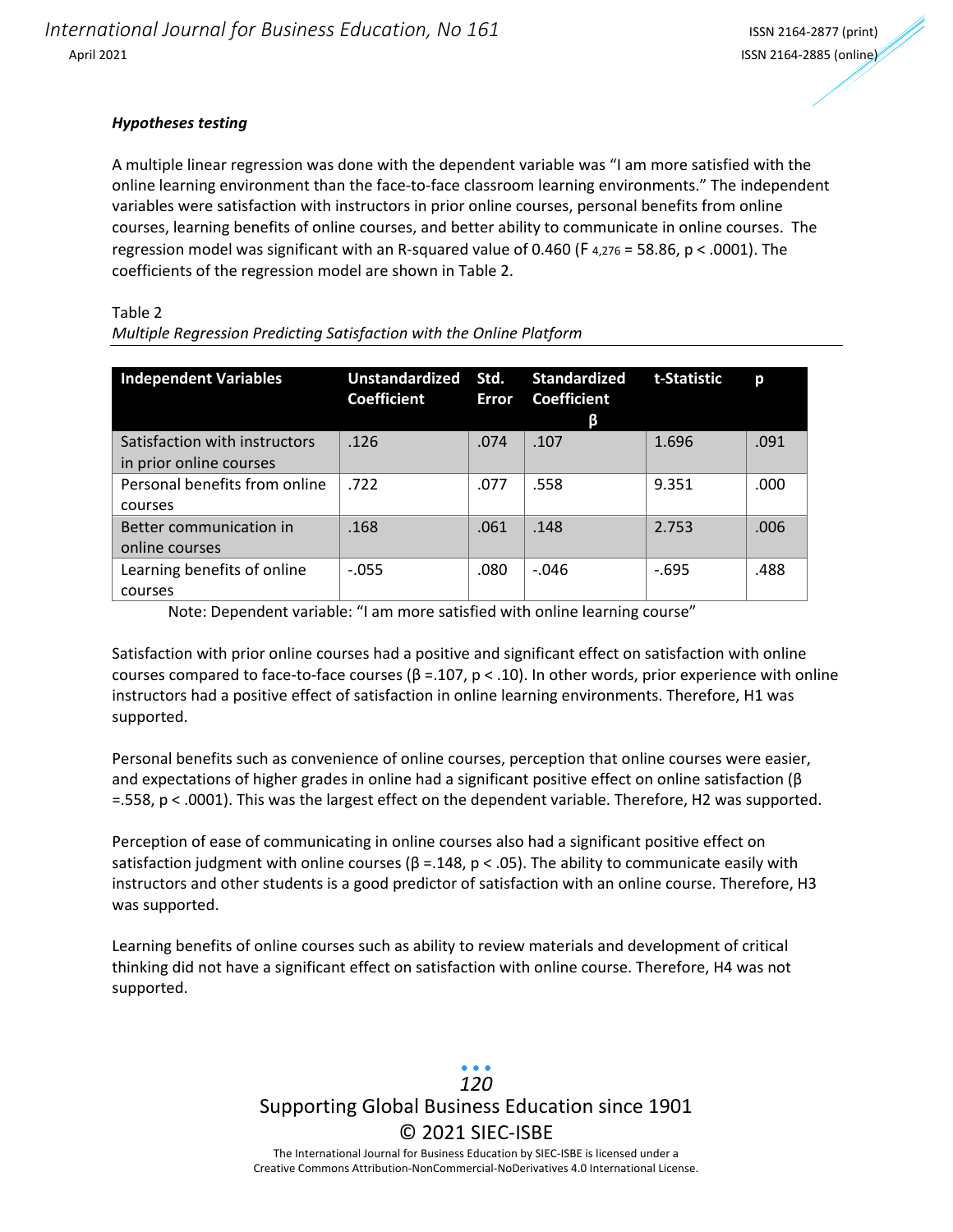Satisfaction with online courses compared to face-to-face courses was positively correlated with preference for online courses over face-to-face courses (Pearson's correlation coefficient, r = 0.770, p < .00010). Therefore, H5 was supported.

The summary results of hypotheses testing can be seen in Table 3.

Table 3

*Summary Results of Hypotheses Testing*

| <b>Hypotheses</b>                                                           | <b>Results</b> |
|-----------------------------------------------------------------------------|----------------|
| H1: Prior experience with online instructors would be positively associated | Supported      |
| with expectations of satisfaction from an online course.                    |                |
| H2: Personal benefits from online courses would be positively associated    | Supported      |
| with expectations of satisfaction from an online course.                    |                |
| H3: Perception of ease of communication in online courses would be          | Supported      |
| positively associated with expectations of satisfaction from an online      |                |
| course.                                                                     |                |
| H4: Learning benefits from online courses would be positively associated    | Not Supported  |
| with expectations of satisfaction from an online course.                    |                |
| H5: Satisfaction from online courses would be positively associated with    | Supported      |
| preference for online courses.                                              |                |

These results support the previous study of Alqurashi (2019) whose regression results revealed that the overall model with all four predictor variables online learning self-efficacy (OLSE), learner–content interaction (LCI), learner– instructor interaction (LII), and learner–learner interaction (LLI) were significantly predictive of satisfaction and perceived learning. His study found that LCI was the strongest and most significant predictor of student satisfaction, but the current study found that personal benefits was the strongest.

#### **Discussion and Implications**

Higher education institutions offer many opportunities to take online courses and complete degree programs online because of the increasing demand by students. As the number of enrollments in online courses in higher education increases (Seaman, Allen & Seaman, 2018), so does the need for research to examine factors that play an important role of student satisfaction. Student satisfaction reflects how learners view their learning experience. It is considered one of five elements of quality online learning identified by the Online Learning Consortium (Moore, 2005). Student satisfaction in online courses should be studied and investigated because it is likely to have a direct effect on student intentions to enroll in online courses in the future. Student satisfaction will also have a bearing on persistence and retention in online courses. Understanding antecedents of student satisfaction would help faculty and institutions to design courses for better student experiences.

The results of this study indicate that personal benefit to students from taking online courses is the most influential factor on satisfaction. In this study, personal benefits accrued from convenience offered by

# Supporting Global Business Education since 1901 © 2021 SIEC-ISBE The International Journal for Business Education by SIEC-ISBE is licensed under a *121*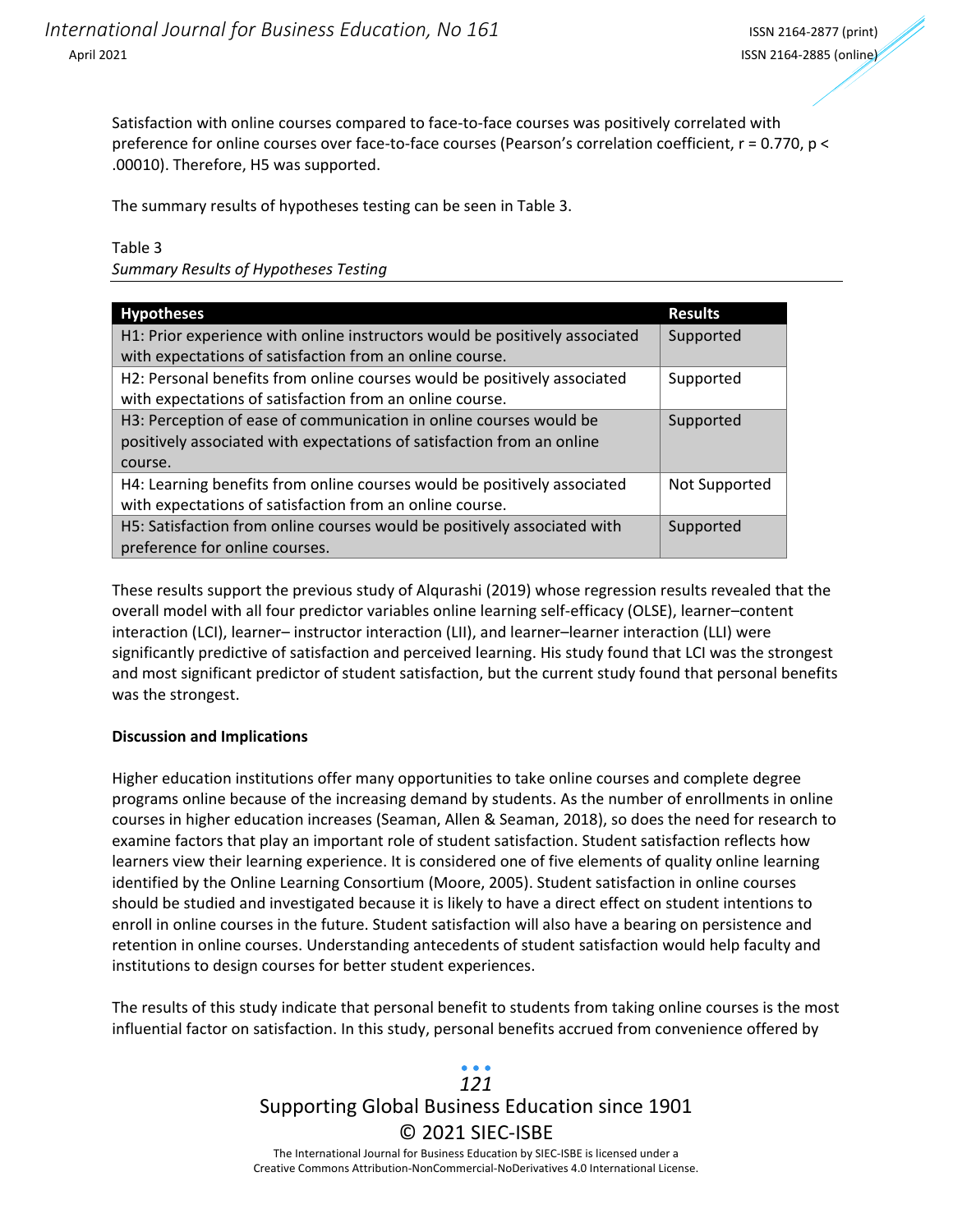online courses, perception that online courses were easier, and expectations of higher grades. Online courses allow students a certain degree of autonomy to accommodate online courses in their schedule. Convenience was correlated to perceptions that online courses were easier and expectations of higher grade.

Prior experience with online instructors had a positive effect on satisfaction with the online learning environments. This supports a previous study with similar results. To determine whether preferences for an online or face-to-face delivery format were based on preconceived perceptions of online courses or perhaps influenced by actual experience with online course they have taken. Tichavsky, Hunt, Driscoll & Jicha, (2015) study was conducted using a bivariate analysis to determine whether having experience with an online course had any effect on student preferences. Regardless of experience with online courses, most students preferred face-to-face courses. However, 20% of those who had taken at least one online course preferred online courses, while only 4% of those without online experience preferred an online format. Conversely, 67% of students who had never taken an online course preferred a faceto-face class while 48% of students who have had an online course expressed a preference for face-toface courses. As more students are exposed to online courses, their prior experience would be even more salient as an antecedent of satisfaction in online courses.

Online courses facilitate better communication between students as well as between students and instructors. This study found that perception of ease of communicating in online courses had a significant positive effect on satisfaction judgment with online courses. These results are consistent with findings from earlier studies (e.g., Shae et al., 2002; Seiver & Troja, 2014). Many other researchers have emphasized the importance of interaction in influencing student satisfaction in online learning (Abrami et al., 2011; Anderson, 2003; Cho & Kim, 2013; Croxton, 2014; Jung et al., 2002; Kuo et al., 2013; Kuo et al., 2014; Sher, 2009; Woo & Reeves, 2008). Finally, the present study also found that satisfaction with online courses compared to face-to-face courses was positively correlated with preference for online courses over face-to-face courses.

Results from this study did not support any association of perceived learning benefits and student satisfaction in online courses. Perceived benefits were operationalized as improvement in critical thinking and analytical skills and ability to review learning material in online courses. Given that students have the opportunity to reflect on concepts and review course materials, it was hypothesized that enhanced learning would be positively associated with satisfaction in online courses. It is possible that the perception of learning benefits may not be different in online and face-to-face environments.

Traditional learning is still the most prominent mode of delivering courses on most college campuses in the United States. Factors affecting student satisfaction in traditional learning have been researched to improve course quality and retention. Online learning has redefined student satisfaction research. It has caused the education research community to reexamine traditionally held assumptions that learning primarily takes place within a classroom. As a result of the development of the Internet, advances in computer technology, and virtual course delivery approaches have increased dramatically (Seaman, Allen & Seaman, 2018). Most educational institutions have offered distance-learning programs via course management systems. Katz, (2002), discussed the importance of building a distance learning system that is highly interactive and most closely resembles a regular college classroom to contribute

# Supporting Global Business Education since 1901 © 2021 SIEC-ISBE *122*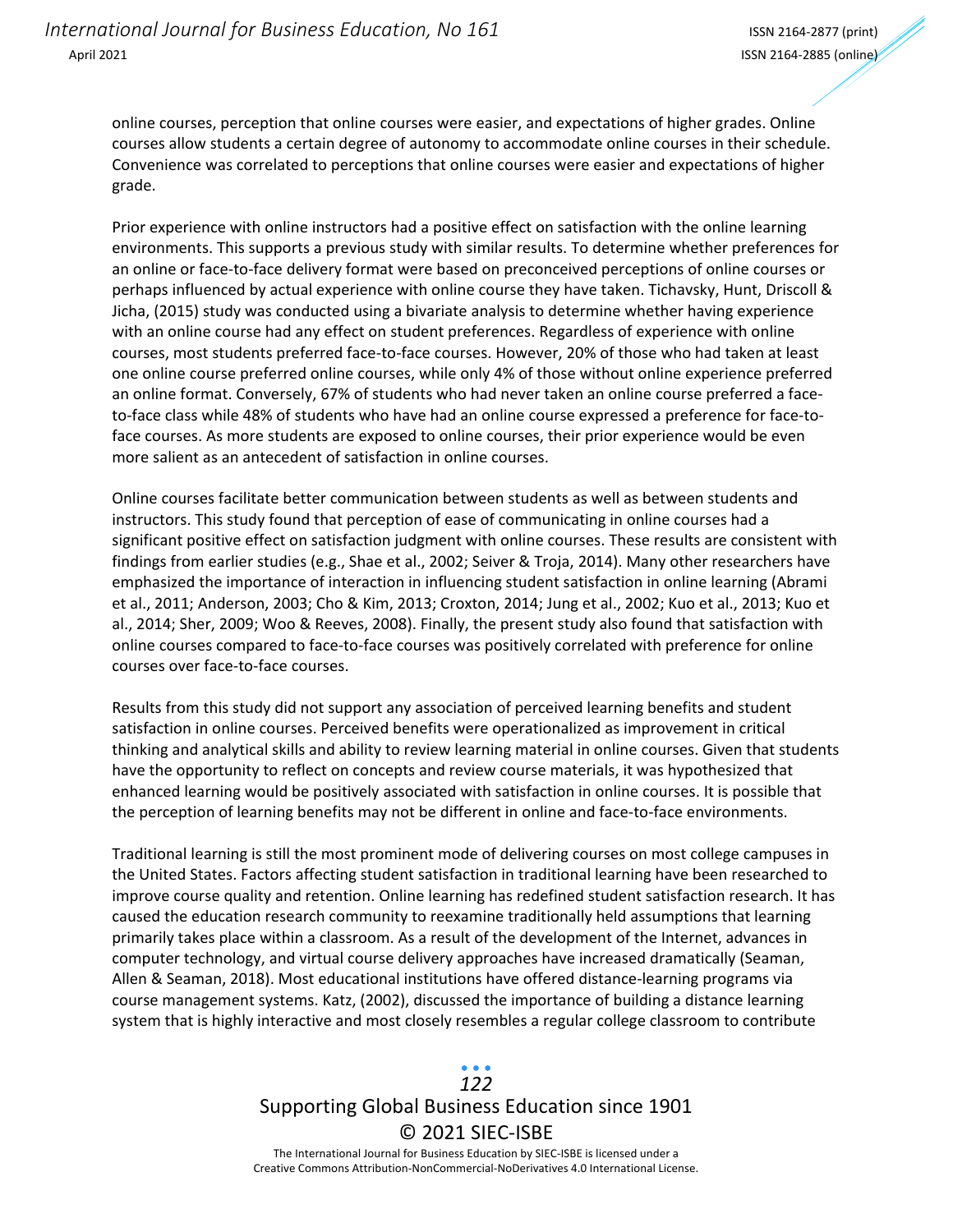significantly to student satisfaction and achievement. Research has demonstrated that student characteristics, content, learning interactions, and technology use affect learner satisfaction (Ambe-Uva, 2006; Smart & Cappel, 2006; Bishop-Clark, Dietz-Uhler, & Fisher, 2007). The findings of the present study contributed to the ongoing discussion of these factors. Higher education administrators can have a better understanding about the demand for online course options since students' preferences for online courses had a positive effect on satisfaction. The faculty members can consider providing students with improvements in online course delivery. Students' prior experience with the online instructor indicate that personal benefits and ease of communication all had positive effects with their online course satisfaction. This information can be utilized by helping instructors to be more aware of the current situation so that they can use the information to improve their online course design and experiences for their students. This study did not reveal any significant association of demographic variables with satisfaction from taking an online course.

#### **Conclusions**

Many studies throughout the USA and the rest of the world have documented the factors that lead to students' satisfaction with online courses (Croxton, 2014; Dziuban et al., 2015; Ali & Ahmad, 2011; Hassan, Hamid, & Ustati, 2013). Success in online learning requires interaction between the learner, instructor, learners and technology (Alqurashi, 2019). More and more students are turning to online learning as it represents convenience for their busy and demanding lives. Technology is also changing at a rapid rate; new ways of obtaining and sharing information are being developed and applied to the higher education setting. With all these changes, it becomes even more important for colleges and universities to find ways to improve the quality of online learning to maximize learning, including effectively aligning technology with course content and instruction (Rogerson-Revell, 2015). This review has demonstrated that many factors play a role in satisfaction with and success in online learning. The challenge remains for institutions to design courses that meet students' needs and expectations by effectively integrating technology into content to facilitate engagement and deeper learning. Students for their part need to be self-disciplined and use technology to engage with other students and instructors. These can all contribute to students learning and satisfaction.

If students' expectations are not met, they might not be successful in their course or might not be retained in the online course or program. Chyung (2001) suggested tracking of online learners' initial active involvement of students in online courses, as it is predictive of their success. It is stated that students who are active in the first few weeks of the class are more likely to be successful in the course as lack of early engagement with the course is an indication of course dropout behavior (Chyung, 2001). This finding might be related to the fact that after students have experienced that their expectations are not met, they are likely to drop out of the course. Similarly, Wang & Newlin (2002) suggest that online instructors consider the reasons why students enroll in their classes and closely monitor the on-line, course- related activity of their students. They found that students' early behaviors were correlated with their final grades. Katz (2002) discussed the importance of building "a distance learning system that is highly interactive and most closely resembles a regular college lecture hall [...] to contribute significantly to student satisfaction and achievement" has become a vital task (p. 29). Research has demonstrated that student characteristics, content (Smart & Cappel, 2006; Bishop-Clark, Dietz-Uhler, & Fisher, 2007),

## Supporting Global Business Education since 1901 © 2021 SIEC-ISBE The International Journal for Business Education by SIEC-ISBE is licensed under a *123*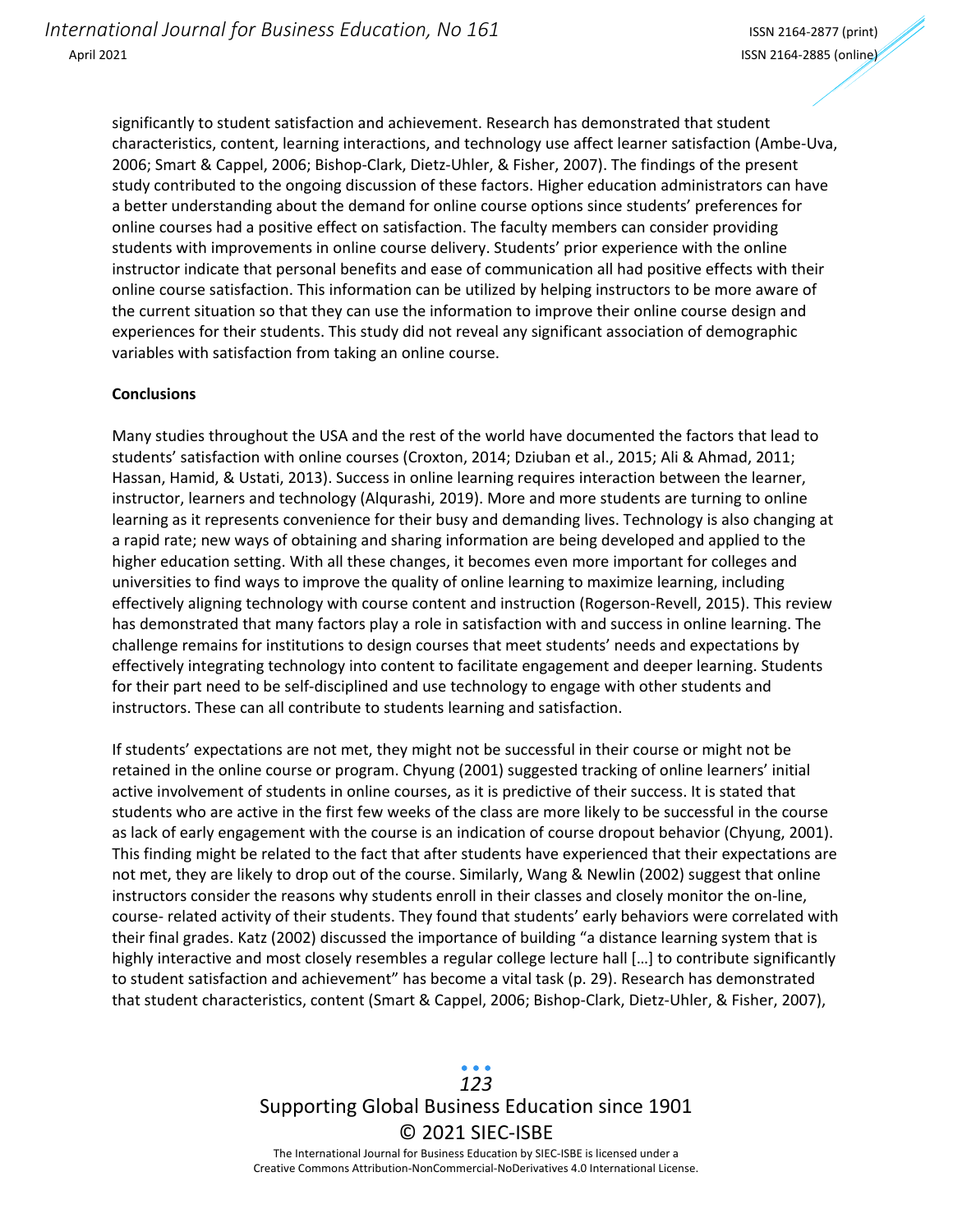learning interactions, and technology use affect learner satisfaction (Ambe-Uva, 2006). The findings of the present study contributed to the ongoing discussion of these factors.

As online instruction grows in the form of flipped classrooms, hybrid classrooms, fully online courses, and massive open online courses, identifying effective practices will be important for the guidance of future course design. Instructors will need to modify their pedagogies for teaching face-to-face courses compared with online courses, but an establishment of best practices could ease the transition to online instruction. The body of literature on learning outcomes, student satisfaction, and student engagement in online courses is growing, but some gaps still need to be filled. In addition to learning outcomes, the affective responses of students to online education can provide information on creating both effective and engaging online learning experiences. Concerning student satisfaction with their online learning experience, (Hassan et al., 2013) found that students were generally satisfied. The results of this study support this finding.

#### *Limitations and Directions for Future research*

A limitation of this research is the operationalization of the dependent variable. A single item was used to assess satisfaction with taking an online course compared to a face-to-face course. This limits generalizability of the findings.

The ongoing pandemic has dramatically changed the delivery of courses in colleges. Most universities shifted to online learning platforms to provide continuity in education. Since the COVID-19 pandemic, the option of choosing between face-to-face and online courses no longer existed for most students and instructors. Understanding factors contributing to satisfaction in online courses in these conditions is a meaningful area for future research.

An important consideration for future research would lie in understanding the effectiveness of synchronous versus asynchronous online delivery of courses. Synchronous online courses are conducted in real-time while asynchronous courses do not require real-time interactions and students have the freedom to access course material at their own convenience. When campuses were closed in the early part of 2020, many institutions maintained existing face-to-face schedules by switching to synchronous online courses. The bulk of literature on online learning deals with learning in an asynchronous mode. It is important to understand how students respond to online courses that are mostly synchronous. Clearly, the convenience of taking online classes that accommodate students' schedules would no longer be salient. Other aspects such as effects of fatigue associated with long hours of consecutive synchronous classes are also important to investigate.

#### **References**

Abdulla, A. G. (2004). *Distance learning students' perceptions of the online instructor roles and competencies* [Doctoral dissertation, Florida State University]. CiteULike Library (Accession No. 1029039). https://diginole.lib.fsu.edu/islandora/object/fsu%3A168057.

> Supporting Global Business Education since 1901 © 2021 SIEC-ISBE The International Journal for Business Education by SIEC-ISBE is licensed under a Creative Commons Attribution-NonCommercial-NoDerivatives 4.0 International License. *124*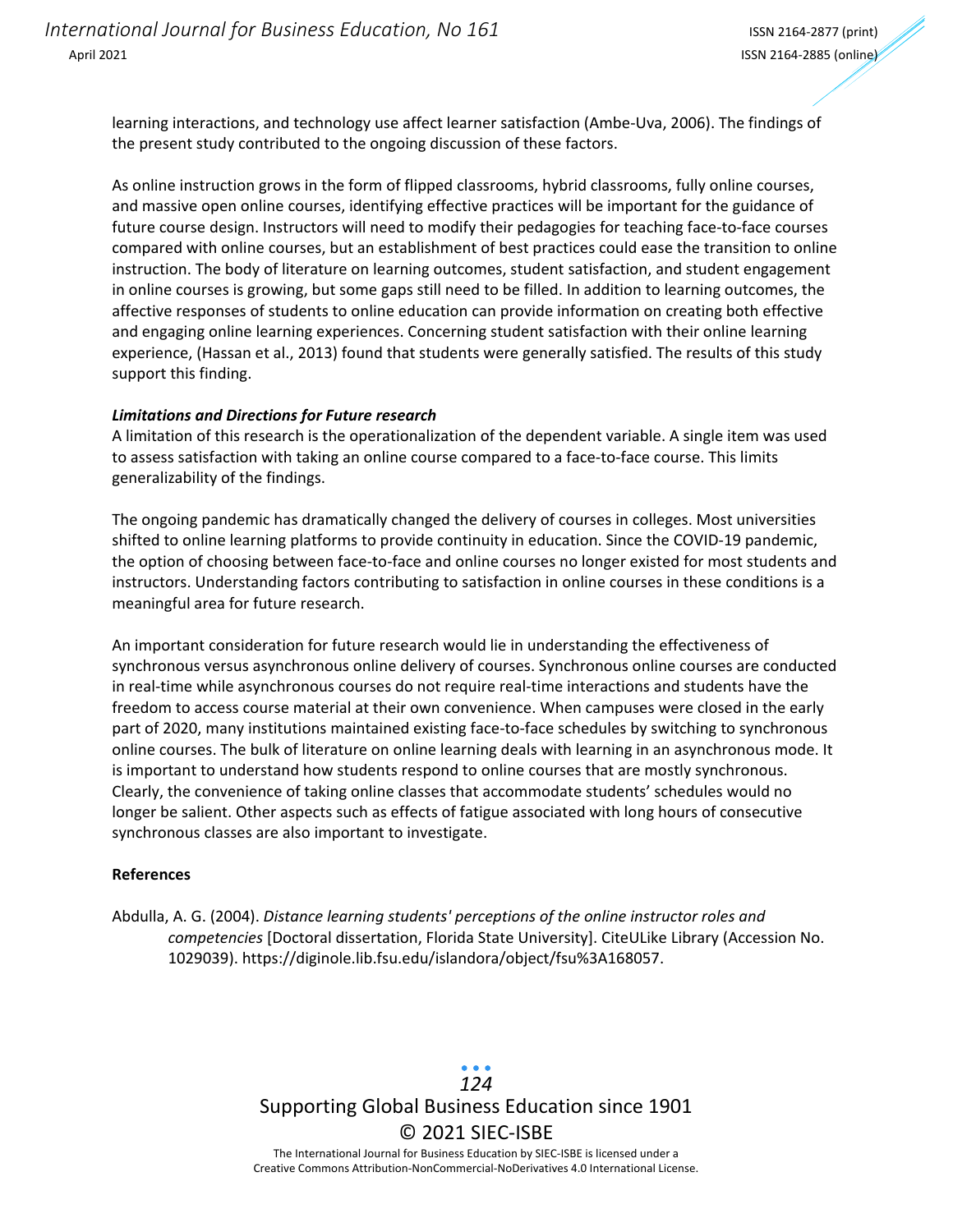- Abrami, P. C., Bernard, R. M., Bures, E. M., Borokhovski, E., & Tamim, R. M. (2011). Interaction in distance education and online learning: using evidence and theory to improve practice. *Journal of Computing in Higher Education*, 23(2-3), 82-103.
- Algahtani, A.F. (2011). *Evaluating the Effectiveness of the E-learning Experience in Some Universities in Saudi Arabia from Male Students' Perceptions*, Durham theses, Durham University
- Amer, T. (2007). E-learning and Education, Cairo: Dar Alshehab publication.
- Arbaugh, J. (2010). Sage, guide, both or even more? *Computers and Education*, 55, 1234-1244.
- Arbaugh, J., & Hornick, S. (2006). Do Chickering and Gamson's seven principles also apply to online MBA's? *The Journal of Educators Online*, 3(2), 1-18.
- Ali, A., & Ahmad, I. (2011). Key Factors for Determining Students' Satisfaction in Distance Learning Courses: A Study of Allama Iqbal Open University. *Contemporary Educational Technology*, *2*(2), 118 – 134.
- Allen, I.E., Seaman, J., Poulin, R., & Straut, T. T. (2016). Online Report Card: Tracking Online Education in the United States. Retrieved from: http://onlinelearningconsortium.org/
- [Alqurashi,](https://www.tandfonline.com/author/Alqurashi%2C+Emtinan) E. (2019). Predicting student satisfaction and perceived learning within online learning environments. *Journal of Distance Education, 40*(1), 133-148
- Alshare, K. A., & Lane, P. L. (2011). Predicting Student-Perceived Learning Outcomes and Satisfaction in ERP Courses: An Empirical Investigation. *Communications of the Association for Information Systems*, 28(34), 571-584.
- Ambe-Uva, T. M. (2006). Interactivity in distance education: The National Open University of Nigeria (NOUN) experience. Retrieved from FirstSearch database (ED494376).
- Anderson, T. (2003). Modes of interaction in distance education: Recent developments and research questions. In M. G. Moore & W. G. Anderson (Eds.), *Handbook of distance education*  (pp. 129-144). Mahwah, NJ: Erlbaum.
- Artino, A. R. (2007). Motivational beliefs and perceptions of instructional quality: Predicting satisfaction with online training. *Journal of Computer Assisted Learning*, *24*(3), 260-270.
- Bishop-Clark, C., Dietz-Uhler, B., & Fisher, A. (2006-2007). The effects of personality type on Web-based distance learning. Journal of Educational Technology Systems, 35(4), 491-506.
- Bowen, W.G., Chingos, M.M., Lack, K. A., & Nygren, T.I. (2014). Interactive Learning Online at Public Universities: Evidence from a Six-Campus Randomized Trial. *Journal of Policy Analysis & Management*, 33(1), 94-111. doi: 10.1002/pam2178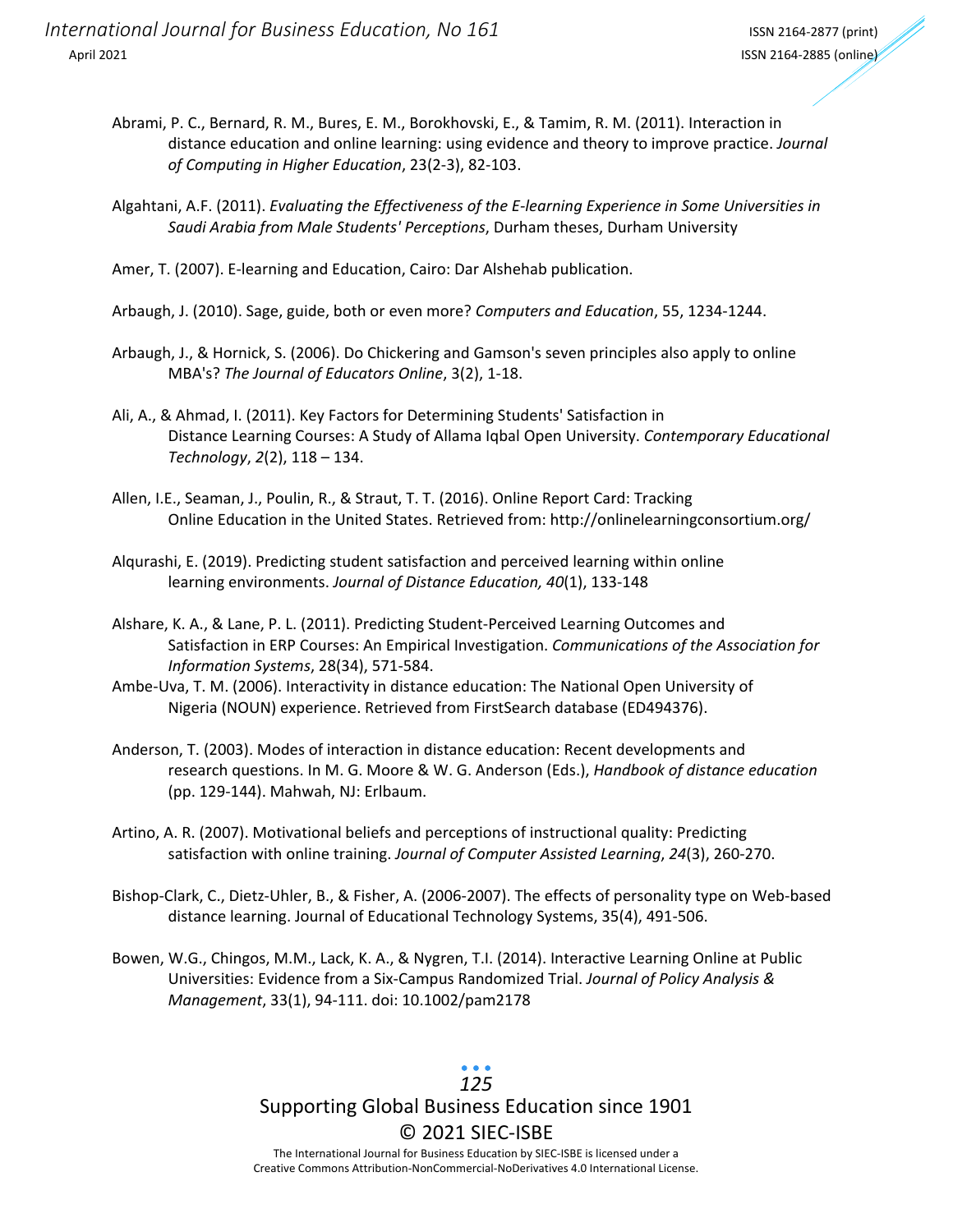- Broadley, T., & Trinidad, S. (2008). Teachers working in an online world. In N.Yelland, G. Neal & E. Dakich (Eds.)., Rethinking education with ICT: New directions for effective practices, (pp.149-164). Rotterdam, The Netherlands: Sense Publishers.
- Cho, M.-H., & Kim, B. J. (2013). Students' self-regulation for interaction with others in online learning environments. *The Internet and Higher Education*, *17*, 69-75.
- Chyung, S. (2001). Systematic and systemic approaches to reducing attrition rates in online higher education. *The American Journal of Distance Education* 15 (3): 36–49.
- Codone, S. (2001). An E-Learning Primer, Raytheon Interactive. Available from: http://faculty.mercer.edu
- Cole, M., Shelley, D. J., & Swartz, L. B. (2014). Online instruction, e-learning, and student satisfaction: A three-year study. *International Review of Research in Open and Distance Learning,* 15(6), 111- 131. doi:10.3200/JOER.98.6.331- 338
- Croxton, R. A. (2014). The Role of Interactivity in Student Satisfaction and Persistence in Online Learning. *Journal of Online Learning & Teaching*, *10*(2), 314 - 324.
- DeBourgh, G. A. (1999). Technology Is the Tool, Teaching Is the Task: Student Satisfaction in Distance Learning. Paper presented at the Society for Information Technology & Teacher Education International Conference San Antonio, TX. http://files.eric.ed.gov/fulltext/ED432226.pdf
- Dziuban, C., Moskal, P., Thompson, J., Kramer, L., DeCantis, G., & Hermsdorfer, A. (2015). Student Satisfaction with Online Learning: Is it a Psychological Contract? Online Learning: *Official Journal of the Online Learning Consortium*, *19*(2), 1- 15.
- Fortune, M.F., Shifflett, B, & Sibley, R. A. (2006). A comparison of online (high tech) and traditional (high touch) learning in business communication courses in Silicon Valley. *Journal of Education for Business*, 81(4), 210-214.
- Fredericksen, E., Pickett, A., Shea, P., Pelz, W., & Swan, K. (2000). Student Satisfaction and Perceived Learning with On-line Courses: Principles and Examples from the SUNY Learning Network. *Journal of Asynchronous Learning Networks*, 4(2), 7-41.
- Gunawardena, C. N., Linder-VanBerschot, J. A., LaPointe, D. K., & Rao, L. (2010). Predictors of Learner Satisfaction and Transfer of Learning in a Corporate Online Education Program. *American Journal of Distance Education*, 24(4), 207-226.
- Hanover Research, (2014). Trends in Higher Education Marketing, Recruitment, and Technology. www.hanoverresearch.com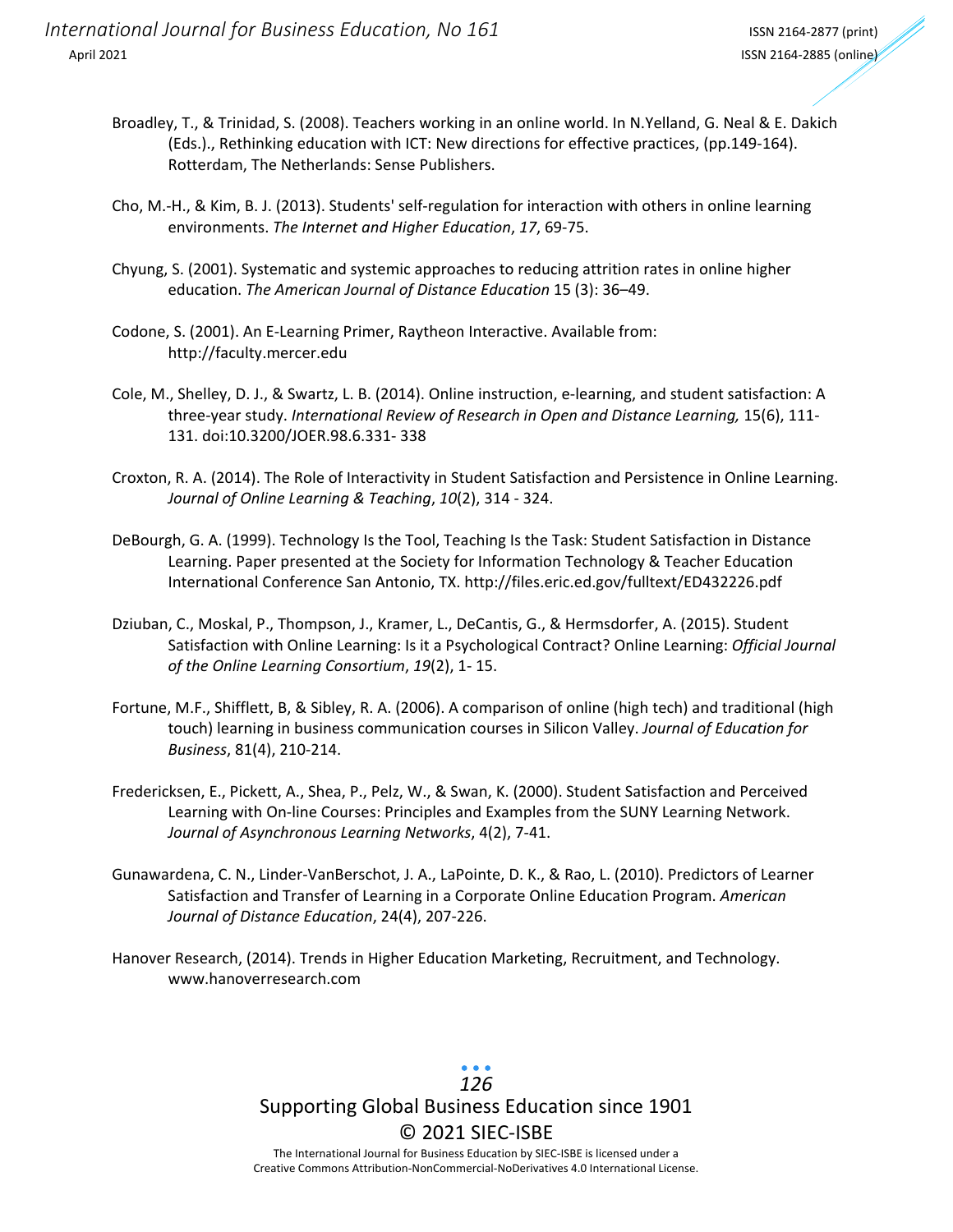- Hassan, S. S. S., Hamid, S. R. A., & Ustati, R. (2013). Student Satisfaction and Learning Needs in Distant Education: Towards Lecturers' Pedagogical Strategies and Attitude. *Journal of Educational and Social Research*, 3(7), 760-766.
- Jung, I., Choi, S., Lim, C., & Leem, J. (2002). Effects of different types of interaction on learning achievement, satisfaction and participation in web-based instruction. *Innovations in Education and Teaching International*, 39(2), 153–162. doi:10.1080/14703290252934603
- Katz, Y. J. (2002). Attitudes affecting college students' preferences for distance learning. *Journal of Computer Assisted Learning*, 18(1), 2-9.
- Kauffman, H., (2015). A review of predictive factors of student success in and satisfaction with online learning. *Research in Learning Technology*, 23, 4-27. https://doi.org/10.3402/rlt.v23.26507
- Keegan, D. (1996). Foundations of distance education. (3rd ed.). London: Routledge.
- Klein, D. & Ware, M. (2003). E-learning: new opportunities in continuing professional development. Learned publishing, 16 (1) 34-46.
- Kuo, Y.-C., Walker, A. E., Schroder, K. E. E., & Belland, B. R. (2014). Interaction, internet self-efficacy, and self-regulated learning as predictors of student satisfaction in online education courses. *The Internet and Higher Education*, 20(1), 35–50. doi:10.1016/j.iheduc.2013.10.001
- Kuo, Y.-C., Walker, A. E., Belland, B. R., & Schroder, K. E. E. (2013). A predictive study of student satisfaction in online education programs. *The International Review of Research in Open and Distributed Learning, 14*(1), 16-39.
- Lang, M., & Costello, M. (2009). An Investigation of Factors Affecting Satisfactory Student Learning via On-Line Discussion Boards. Paper presented at the mICTE2009 Conference Lisbon, Portugal. http://hdl.handle.net/10379/268
- Liaw, S.-S. (2008). Investigating students' perceived satisfaction, behavioral intention, and effectiveness of e-learning: A case study of the Blackboard system. *Computers & Education*, 51(2), 864-873.
- Li, N., Marsh, V., and Rienties, B., (2016). Modelling and managing learner satisfaction: Use of learner feedback to enhance blended and online learning experience. *Decision Sciences Journal of Innovative Education, 14*(2), 216-242.
- Lim, C. K. (2001). Computer efficacy, academic concept, and other predictors of satisfaction and future participation of adult distance learners. *American Journal of Distance Education*, *15*(2), 41-51.
- Mancuso-Murphy, J. (2007). Distance education in nursing: An integrated review of online nursing students' experience with technology-delivered education. *Journal of Nursing Education*, 46(6), 253-260.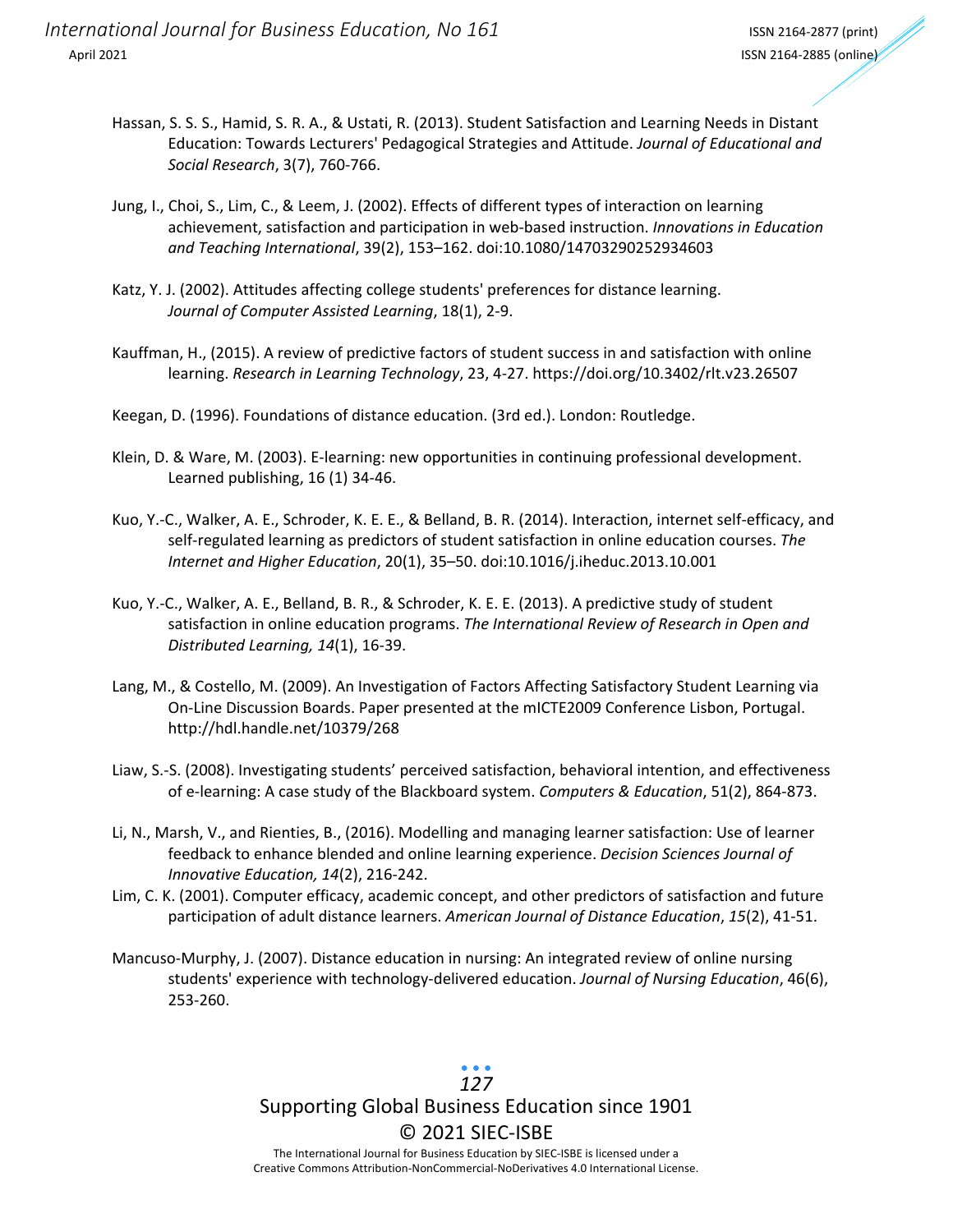- Marc, J. R. (2002). Book review: e-learning strategies for delivering knowledge in the digital age. *Internet and Higher Education*, 5, 185-188.
- Martin, F., Tutty, J. I., & Su, Y. (2010). Influence of Learning Management Systems Self-efficacy On E-Learning Performance. i-manager's *Journal on School Educational Technology*, 5(3), 26-35.
- Moore, J. (2014). Effects of Online Interaction and Instructor Presence on Students' Satisfaction and Success with Online Undergraduate Public Relations Courses. *Journalism & Mass Communication Educator,* 69(3), 271-288.
- Moore, J. C. (2005). The Sloan consortium quality framework and the five pillars. Newburyport, MA: The Sloan Consortium. ttps://citeseerx.ist.psu.edu/viewdoc/download?doi=10.1.1.115.4238&rep=rep1&type=pdf
- Park, J. H., and Choi, H. J., (2009). Factors influencing adult learners' decision to drop out or persist in online learning. *Journal of Educational Technology and Society*, 12(4), 207 - 217.
- Patterson, B., and McFadden, C., (2009). Attrition in online and campus degree programs. *Online Journal of Distance Learning Administration*, *12*(2), 1-8.
- Peters, O. (2002). Distance Education in transition. Oldenburg: Germany: Biblioteks-and informations system der Universität Oldenburg.
- Rogerson-Revell, P. (2015) 'Constructively aligning technologies with learning and assessment in a distance education master's programme', Distance Education, vol. 36, no. 1, 129-147.
- Sahin, I. (2007). Predicting Student Satisfaction In Distance Education And Learning Environments. *Turkish Online Journal of Distance Education*, 8(2), 1-8.
- Seaman, J.E., Allen, I. E., & Seaman, J. (2018). Grade Increase: Tracking Distance Education in the United States. Babson Survey Research Group. Retrieved from: https://onlinelearningsurvey.com/reports/gradeincrease.pdf
- Seiver, J. G., and Troja, A., (2014). Satisfaction and success in online learning as a function of the needs for affiliation, autonomy, and mastery. *Distance Education*, 35(1), 90-105.
- Shea, P.J., Pelz, W., Fredericksen, E., & Pickett, A.M. (2002). Online teaching as a catalyst for classroombased instructional transformation. https://cpd.suny.edu/files/Faculty01.pdf
- Shen, D., Cho, M.-H., Tsai, C.-L., & Marra, R. (2013). Unpacking online learning experiences: Online learning self-efficacy and learning satisfaction. *The Internet and Higher Education*, 19, 10-17.